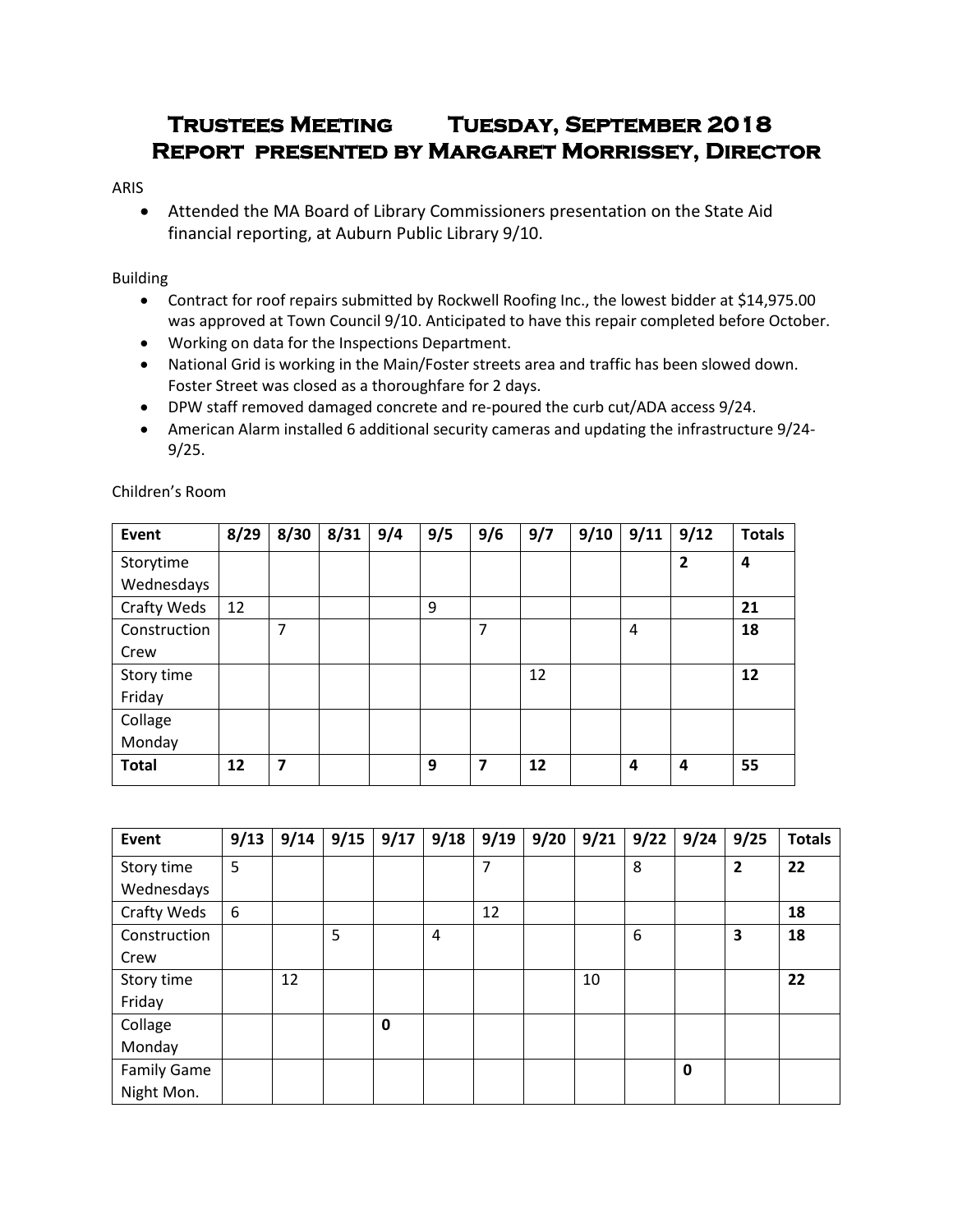| International<br>dot day |    | 29 |    |   |    |    |    |   | 29  |
|--------------------------|----|----|----|---|----|----|----|---|-----|
| <b>Erin Demelo</b>       |    |    | 37 |   |    |    |    |   | 37  |
| <b>Total</b>             | 11 | 41 | 42 | 0 | 19 | 10 | 14 | э | 146 |

Collection Development

- Children's Non-Fiction is the current focus.
- Maintenance weeding being conducted in adult collection.

## Development

 Arranging a meeting with James Dyer, Trustee Emeritus to review development options for the board.

#### Friends of JEL

- The Friends had a table at the Autumn Fest on the common on 9/22. There were 80 participants who worked on the craft project. It was also an opportunity for the FOJEL to engage with the community.
- Generously funded many of our programs and providing honoraria for presenters.

#### Grants

- Preparing for the annual Local Cultural Council grant round and liaising with performers and presenters.
- A grant in the amount of \$1,500 was received from the Olive I. and Anthony A. Borgatti Jr. donor advised fund at the Greater Worcester Community Foundation 9/24.

#### Media

- Staff at the SCTV have been doing advance preparation for the set up to record the Franco American program on 9/27.
- Significant coverage being received from Southbridge Evening News, Citizen Chronicle, Focused on Southbridge and SCTV, assisting in promoting the library and our programs to a wider audience.

#### Meetings

- Working with the Southbridge Trail Committee to discuss the installation of a *Story Walk* at West Street Trail. Gathering information from other libraries that have participated in this program.
- Met with Christopher Rae of the Red Cross 8/28

## **Outreach**

 *Southbridge Rocks* continues as a community-wide engagement. It is a wonderful way of promoting the library.

## Programs

 The featured exhibitor for the month is David Berg of Blackwood Imaging, in partnership with Pedro Aponte. A web connection from the artist's home in St. Croix was made to conduct a Q&A, on 9/6.